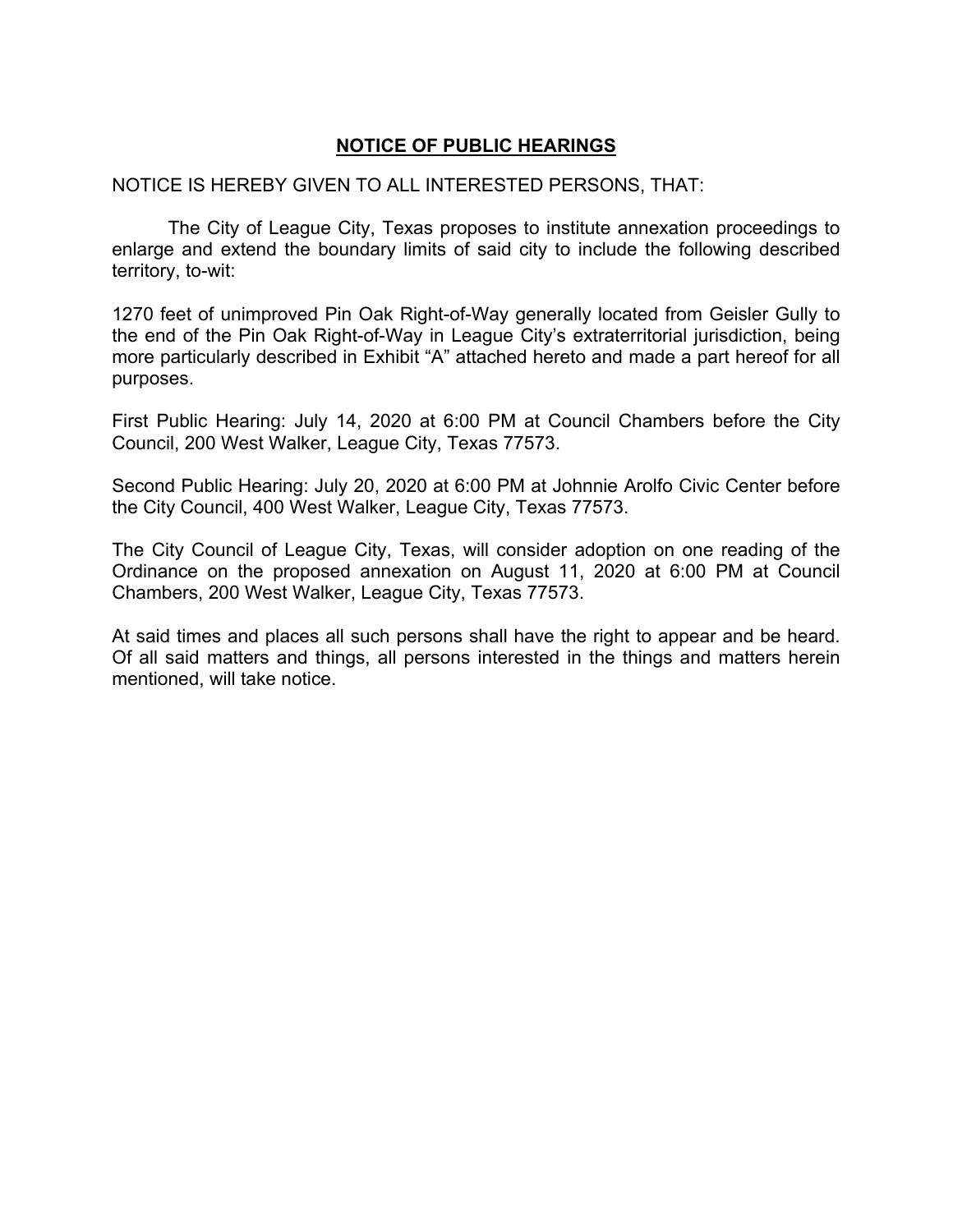## **EXTRATERRITORIAL JURISDICTION CITY OF LEAGUE CITY, TX**

All that certain property being out of and a part of the DICKINSON ADDITION "D", a Subdivision in Galveston County, Texas, according to the map or plat thereof recorded in Volume 155, Page 10 of the Galveston County Deed Records, located and situated in Galveston County, Texas:

**COMMENCING** at the intersection of the Northwest line of Pin Oak Drive with the Southwest line of Gill Road;

THENCE Southeasterly, along the Northwest line of said Pin Oak Drive, 2235 feet, more or less, to the POINT OF BEGINNING of the herein described tract of land, said point being at the centerline of Geisler Gully;

THENCE Southeasterly along the centerline of said Geisler Gully, 80 feet, more or less, to a point for corner, said point being at the Southeast line of said Pin Oak Drive;

THENCE Southwesterly, along the Southeast line of said Pin Oak Drive, 1250 feet, more or less, to a point for corner, said point being the most Westerly corner of the AMENDED PLAT OF SHERWOOD FOREST WEST, a Subdivision in Galveston County, Texas, according to the map or plat thereof recorded at Volume 15, Page 163 in the Office of the County Clerk of Galveston County. Texas:

THENCE Westerly, 85 feet, more or less, to a point for corner, said point being at the Northwest line of said Pin Oak Drive;

THENCE Northeasterly, along the Northwest line of said Pin Oak Drive, 1265 feet, more or less, to the POINT OF BEGINNING.

## NOTE: THIS DOCUMENT HAS BEEN PREPARED UNDER 22 TAC § 663.23; DOES NOT REFLECT THE RESULTS OF AN ON THE GROUND SURVEY, AND; IS NOT TO BE USED TO CONVEY OR ESTABLISH INTERESTS IN REAL PROPERTY EXCEPT THOSE RIGHTS AND INTERESTS IMPLIED OR ESTABLISHED BY THE CREATION OR RECONFIGURATION OF THE BOUNDARY OF THE POLITICAL SUBDIVISION FOR WHICH IT HAS BEEN PREPARED.

**PREPARED DECEMBER 5, 2018**  $\overline{B}Y$ 

DALE L. HARDY / GEOSURV, LLC REGISTERED PROFESSIONAL LAND SURVEYORS P.O. BOX 246, LEAGUE CITY, TEXAS 77574 FAX 281-554-6928 E-MAIL: dhardy@geosurvllc.com PH 281-554-7739 **FIRM NO.: 10040100** 

F:\FIELD NOTES\2018\18-02013 - COLC DEANNEX EXHIBIT\18-0213B.DOCX